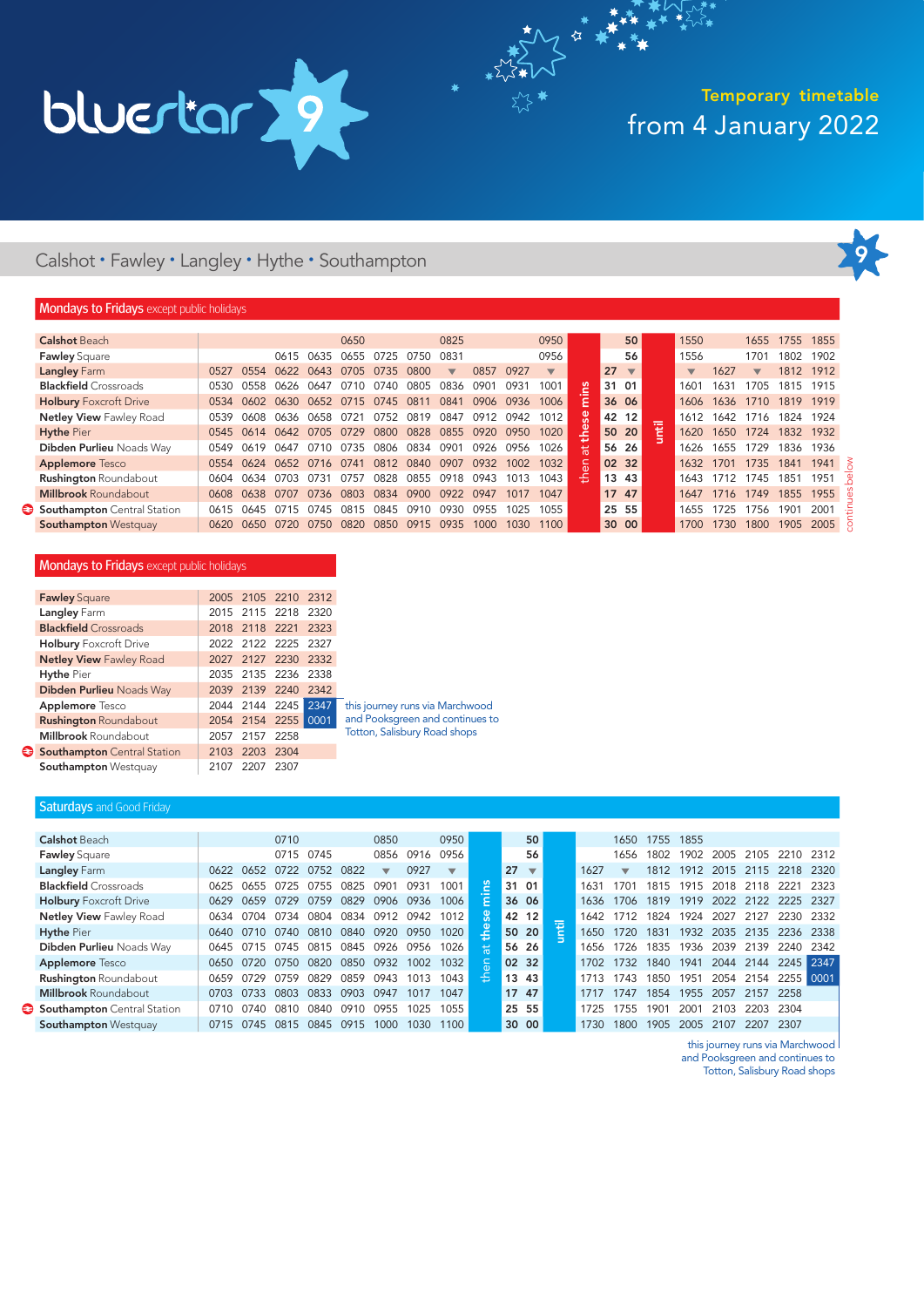

 $x^*$ 

### Calshot • Fawley • Langley • Hythe • Southampton



### **Sundays** and Bank Holiday Mondays

| <b>Calshot Beach</b>           |      |      |           |      | 0945                     |                 |    | 45                       |   | 1645                     |      |      |                |       |
|--------------------------------|------|------|-----------|------|--------------------------|-----------------|----|--------------------------|---|--------------------------|------|------|----------------|-------|
| <b>Fawley Square</b>           | 0645 | 0745 | 0845      |      | 0951                     |                 |    | 51                       |   | 1651                     |      | 1805 | 2007           | 2207  |
| Langley Farm                   | 0652 | 0752 | 0852 0921 |      | $\overline{\phantom{a}}$ |                 | 21 | $\overline{\phantom{a}}$ |   | $\overline{\phantom{a}}$ | 1721 |      | 1812 2015 2215 |       |
| <b>Blackfield</b> Crossroads   | 0655 | 0755 | 0856      | 0925 | 0955                     | ľ۳              | 25 | 55                       |   | 1655                     | 1725 |      | 1815 2018 2218 |       |
| <b>Holbury Foxcroft Drive</b>  | 0659 | 0759 | 0900      | 0929 | 0959                     | $\bar{\ }$<br>Έ |    | 29 59                    |   | 1659                     | 1729 |      | 1819 2022 2222 |       |
| <b>Netley View Fawley Road</b> | 0705 | 0805 | 0906      | 0935 | 1005                     | ္တီ             | 35 | 05                       |   | 1705                     | 1735 | 1824 | 2027           | -2227 |
| <b>Hythe Pier</b>              | 0710 | 0810 | 0913      | 0943 | 1013                     | ŧe              | 43 | 13                       | E | 1713                     | 1743 | 1831 | 2035 2235      |       |
| Dibden Purlieu Noads Way       | 0714 | 0814 | 0917      | 0947 | 1017                     | $\frac{4}{5}$   |    | 47 17                    |   | 1717                     | 1747 | 1835 | 2039 2239      |       |
| <b>Applemore Tesco</b>         | 0719 | 0819 | 0923      | 0953 | 1023                     | le,             |    | 53 23                    |   | 1723                     | 1753 | 1840 | 2044 2244      |       |
| <b>Rushington Roundabout</b>   | 0729 | 0829 | 0933      | 1003 | 1033                     | 홒               | 03 | 33                       |   | 1733                     | 1803 | 1850 | 2054           | 2254  |
| <b>Millbrook Roundabout</b>    | 0733 | 0833 | 0937      | 1007 | 1037                     |                 |    | 07 37                    |   | 1737                     | 1807 | 1854 | 2057 2257      |       |
| Southampton Central Station    | 0740 | 0840 | 0944      | 1014 | 1044                     |                 | 14 | 44                       |   | 1744                     | 1814 | 1901 | 2103           | 2303  |
| <b>Southampton Westquay</b>    | 0745 | 0845 | 0950      | 1020 | 1050                     |                 | 20 | 50                       |   | 1750                     | 1820 | 1905 | 2107           | 2307  |
|                                |      |      |           |      |                          |                 |    |                          |   |                          |      |      |                |       |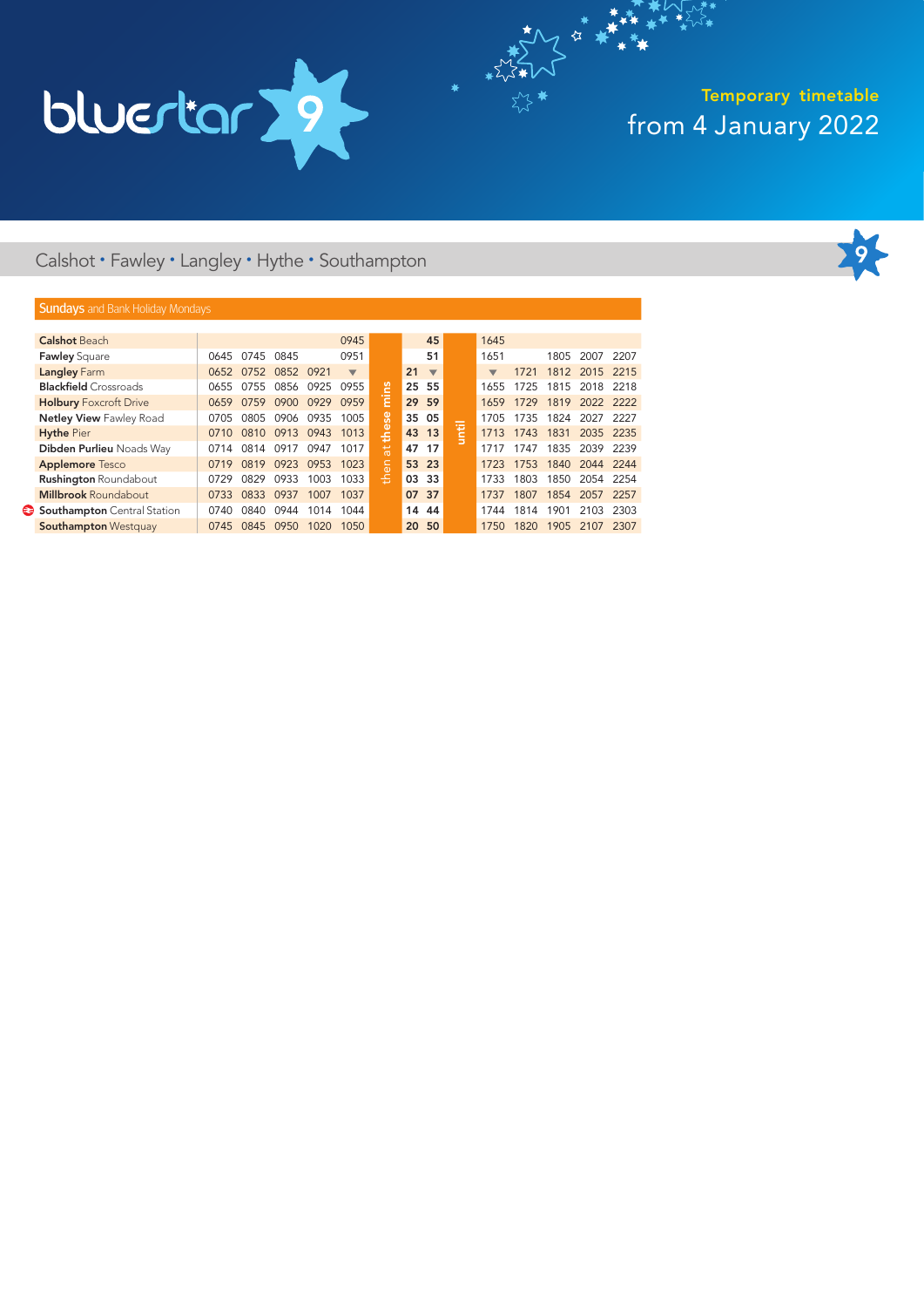

My \*\*

### Southampton • Hythe • Fawley • Langley • Calshot



### **Mondays to Fridays** except public holidays

| 0650 | 0750                    | 0840                     | 0910                    | 0940 |            |                                     |                         |                                                                                  | 1410   | 1440  | 1510                    | 1540 | 1610                    | 1640                     | 1710                    | 1740 | 1810                     |                 |      |      |
|------|-------------------------|--------------------------|-------------------------|------|------------|-------------------------------------|-------------------------|----------------------------------------------------------------------------------|--------|-------|-------------------------|------|-------------------------|--------------------------|-------------------------|------|--------------------------|-----------------|------|------|
| 0654 | 0755                    | 0845                     | 0915                    | 0945 |            |                                     |                         |                                                                                  | 1415   | 1445  | 1515                    | 545  | 1615                    | 1645                     |                         | 1746 | 181                      | 19 <sup>1</sup> | 2015 |      |
| 0702 | 0804                    | 0853                     | 0923                    | 0953 |            |                                     |                         |                                                                                  | 1423   | 1453. | 1525                    | 1555 | 1625                    | 1655                     | 1729                    | 1756 | 1824                     | 1922            | 2022 |      |
| 0706 | 0808                    | 0857                     | 0927                    | 0957 | ႊ          |                                     |                         |                                                                                  | 1427   | 1457  | 1531                    | 160' | 1631                    | 1701                     | 1737                    | 1803 | 1829                     | 1926            | 2026 |      |
| 0715 | 0819                    | 0907                     | 0937                    | 1007 | Ē          |                                     |                         |                                                                                  | 1437   | 1507  | 1543                    | 1613 | 1643                    | 1713                     | 1750                    | 1815 | 1840                     | 1935            | 2035 |      |
| 0719 | 0824                    | 0912                     | 0942                    | 1012 | <b>Se</b>  |                                     |                         |                                                                                  | 1442   | 1512  | 1548                    | 1618 | 1648                    | 1718                     | 1755                    | 1819 | 1844                     | 1939            | 2039 |      |
| 0725 | 0832                    | 0920                     | 0950                    | 1020 |            |                                     |                         |                                                                                  | 1450   | 1520  | 1556                    | 1626 | 1656                    | 1726                     | 1802                    | 1825 | 1850                     | 1947            | 2047 |      |
| 0730 | 0838                    | 0926                     | 0956                    | 1026 | $\ddot{a}$ |                                     | -26                     |                                                                                  | 1456   | 1526  | 1602                    | 1632 | 1702                    | 1732                     | 1807                    | 1830 | 1855                     | 1952            | 2052 |      |
| 0735 | 0844                    | 0931                     | 1001                    | 1031 |            | 01                                  |                         |                                                                                  | 1501   | 1531  | 1607                    | 1637 | 1707                    | 1737                     | 1812                    | 1835 | 1900                     | 1956            | 2056 |      |
| 0739 | 0848                    | 0935                     | 1005                    | 1035 | 옾          |                                     |                         |                                                                                  | 1505   | 1535  | 1612                    | 1642 |                         | 742                      | 18'                     | 1840 | 1905                     | 2000            | 2100 |      |
| 0744 | $\overline{\mathbf{v}}$ | 0940                     | $\overline{\mathbf{v}}$ | 1040 |            | $\overline{\mathbf{v}}$             | 40                      |                                                                                  |        | 1540  | $\overline{\mathbf{v}}$ | 1647 | $\overline{\mathbf{v}}$ | 1747                     | $\overline{\mathbf{v}}$ | 1845 | $\overline{\phantom{a}}$ | 2004            | 2104 |      |
| 0800 | 0852                    | $\overline{\phantom{0}}$ | 1010                    | ▼    |            | 10                                  | $\overline{\mathbf{v}}$ |                                                                                  | 1510   | ┳     | 1617                    | ┳    | 1717                    | $\overline{\phantom{a}}$ | 1822                    | ┳    | 1910                     | 2015            | 2115 |      |
|      |                         | 0945                     |                         | 1045 |            |                                     | 45                      |                                                                                  |        | 1545  |                         | 1652 |                         | 1752                     |                         | 1850 |                          |                 |      |      |
|      |                         |                          |                         |      |            | $\cdot$ $-$<br>the<br>$\frac{1}{6}$ |                         | 10 40<br>15 45<br>23 53<br>27 57<br>37 07<br>42 12<br>50 20<br>56<br>31<br>05 35 | 팁<br>≒ |       |                         |      |                         |                          |                         |      |                          |                 | 1910 | 2010 |

### Mondays to Fridays except public holidays

| <b>Southampton Westquay</b>    |      | 2110 2215 2315 |      |
|--------------------------------|------|----------------|------|
| Southampton Central Station    |      | 2115 2219      | 2319 |
| <b>Millbrook Roundabout</b>    | 2122 | 2226           | 2326 |
| <b>Rushington Roundabout</b>   |      | 2126 2230      | 2330 |
| <b>Applemore Tesco</b>         |      | 2141 2244      | 2344 |
| Dibden Purlieu Noads Way       |      | 2145 2248      | 2348 |
| <b>Hythe Pier</b>              |      | 2152 2254 2354 |      |
| <b>Netley View Fawley Road</b> | 2157 | 2259           | 2359 |
| <b>Holbury Foxcroft Drive</b>  | 2201 | 2303           | 0003 |
| <b>Blackfield</b> Crossroads   | 2205 | 2307           | 0007 |
| <b>Fawley Square</b>           | 2209 | 2311           | 0011 |
| Langley Farm                   | 2218 | 2320           | 0017 |

these journeys run via Pooksgreen and Marchwood

### **Saturdays** and Good Friday

| <b>Southampton Westquay</b>    | 0730 | 0825  | 0920 | 1010                     | 1040                     |                |                          | 10 40                   |   | 1710 | 1740 | 1810                     | 1910 | 2010      | 2110 | 2215 2315           |      |
|--------------------------------|------|-------|------|--------------------------|--------------------------|----------------|--------------------------|-------------------------|---|------|------|--------------------------|------|-----------|------|---------------------|------|
| Southampton Central Station    | 0734 | 0829  | 0925 | 1015                     | 1045                     |                | 15                       | 45                      |   |      | 1745 | 1815                     | 1915 | 2015      | 2115 | 19<br>22            | 2319 |
| <b>Millbrook Roundabout</b>    | 0741 | 0836  | 0933 | 1023                     | 1053                     | $\mathbf{u}$   |                          | 23 53                   |   | 1723 | 1753 | 1822                     | 1922 | 2022      | 2122 | 2226                | 2326 |
| <b>Rushington Roundabout</b>   | 0745 | 0840. | 0937 | 1027                     | 1057                     | 크.             |                          | 27 57                   |   | 1727 | 1757 | 1826                     | 1926 |           |      | 2026 2126 2230 2330 |      |
| <b>Applemore</b> Tesco         | 0755 | 0850  | 0947 | 1037                     | 1107                     | Œ              |                          | 37 07                   |   | 1737 | 1807 | 1835                     | 1935 | 2035 2141 |      | 2244                | 2344 |
| Dibden Purlieu Noads Way       | 0759 | 0854  | 0952 | 1042                     | 1112                     | U)<br>$\omega$ | 42                       | 12                      | 痘 | 1742 | 1812 | 1839                     | 1939 | 2039      | 2145 | 2248                | 2348 |
| <b>Hythe Pier</b>              | 0803 | 0858  | 1000 | 1050                     | 1120                     | ١÷             | 50                       | 20                      | 등 | 1750 | 1820 | 1845                     | 1947 | 2047      | 2152 | 2254 2354           |      |
| <b>Netley View Fawley Road</b> | 0808 | 090.3 | 1006 | 1056                     | 1126                     | <b>i</b>       |                          | 56 26                   |   | 756  | 1826 | 1850                     | 1952 | 2052      | 2157 | 2259                | 2359 |
| <b>Holbury Foxcroft Drive</b>  | 0812 | 0907  | 1011 | 1101                     | 1131                     | le<br>L        | 01                       | 31                      |   | 1801 | 1831 | 1855                     | 1956 | 2056      | 2201 | 2303                | 0003 |
| <b>Blackfield</b> Crossroads   | 0816 | (191) | 1015 | 1105                     | 1135                     |                | 05                       | 35                      |   | 1805 | 1835 | 1859                     | 2000 | 2100      | 2205 | 2307                | 0007 |
| <b>Fawley Square</b>           | ▼    | 0915  | 1020 | $\overline{\phantom{a}}$ | 1140                     |                | $\overline{\phantom{a}}$ | 40                      |   | ▼    | 1840 | $\overline{\phantom{a}}$ | 2004 | 2104      | 2209 | 2311                | 0011 |
| Langley Farm                   | 0820 | 0927  | 1027 | 1110                     | $\overline{\phantom{a}}$ |                | 10                       | $\overline{\mathbf{v}}$ |   | 1810 | ▼    | 1903                     | 2015 | 2115      | 2218 | 2320                | 0017 |
| <b>Calshot Beach</b>           |      |       |      |                          | 1145                     |                |                          | 45                      |   |      | 1845 |                          |      |           |      |                     |      |

these journeys run via Pooksgreen and Marchwood